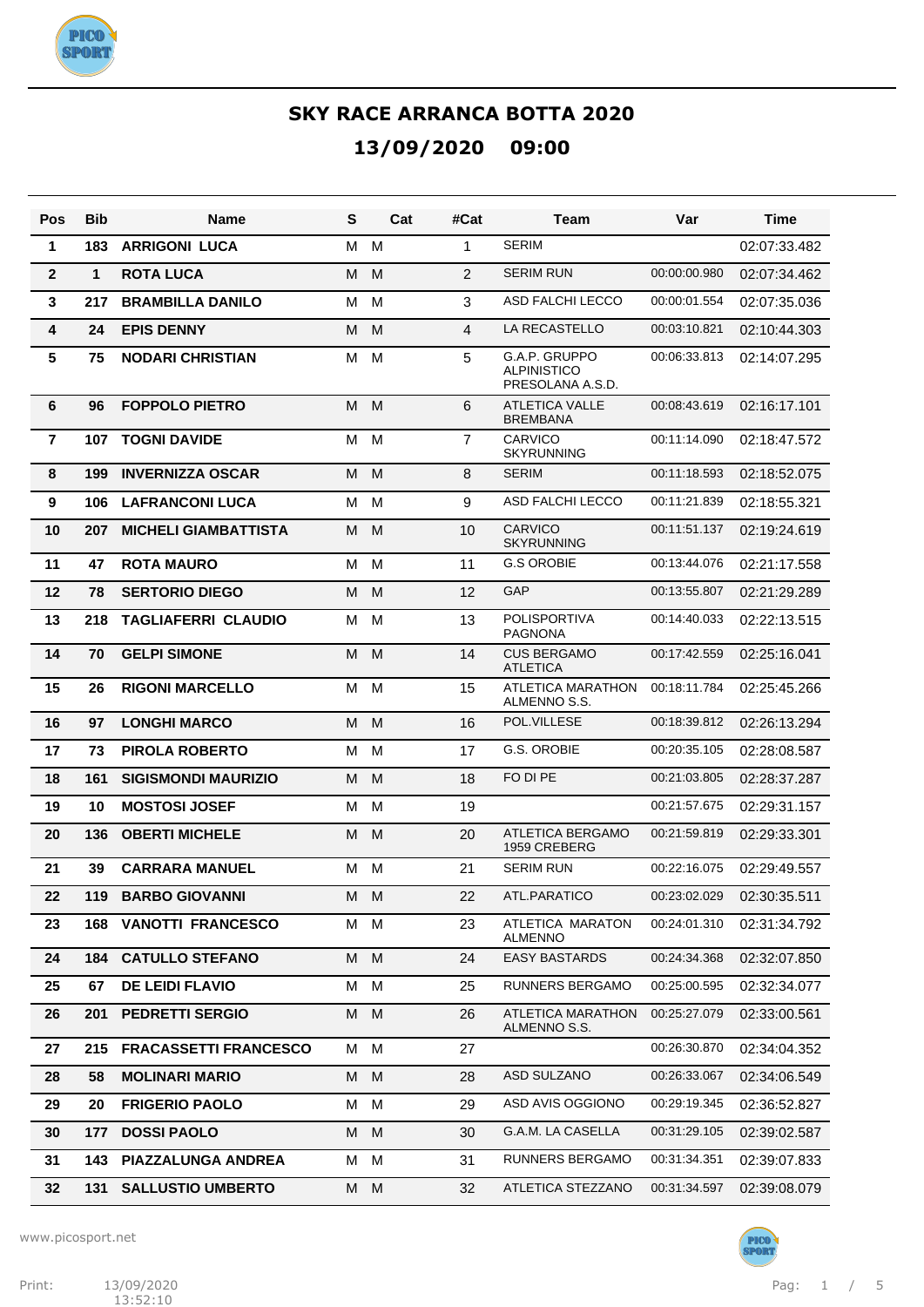

| Pos | Bib | Name                          | S   |              | Cat<br>#Cat    | Team                                              | Var          | Time         |
|-----|-----|-------------------------------|-----|--------------|----------------|---------------------------------------------------|--------------|--------------|
| 33  | 223 | <b>VALSECCHI GIULIO</b>       | M   | M            | 33             |                                                   | 00:31:47.588 | 02:39:21.070 |
| 34  | 160 | <b>VANONCINI GIAMPAOLO</b>    | M   | M            | 34             | FO DI PE                                          | 00:31:58.534 | 02:39:32.016 |
| 35  | 214 | <b>LOCATELLI ERNESTO</b>      | M   | M            | 35             | <b>CHIMA GAMES ASD</b>                            | 00:32:22.107 | 02:39:55.589 |
| 36  | 179 | <b>AGAZZI FABIO</b>           | M   | M            | 36             | <b>GRUPPO ALPINISTICO</b><br>PRESOLANA ASD        | 00:32:34.364 | 02:40:07.846 |
| 37  | 170 | <b>FINAZZI PIERGIOVANNI</b>   | м   | м            | 37             |                                                   | 00:32:57.311 | 02:40:30.793 |
| 38  | 222 | <b>ACERBIS STEFANO</b>        | M   | M            | 38             |                                                   | 00:33:04.095 | 02:40:37.577 |
| 39  | 51  | <b>MANZONI GIANCARLO</b>      | м   | м            | 39             |                                                   | 00:33:34.603 | 02:41:08.085 |
| 40  | 198 | <b>DONEDA MAURO</b>           | M   | M            | 40             | <b>CASTEL ROZZONE</b>                             | 00:33:48.833 | 02:41:22.315 |
| 41  | 54  | <b>RESMINI DIEGO</b>          | м   | м            | 41             |                                                   | 00:34:48.085 | 02:42:21.567 |
| 42  | 194 | <b>OTTAVIANO SILVIA</b>       | F   | $\mathsf{F}$ | $\mathbf{1}$   |                                                   | 00:35:25.819 | 02:42:59.301 |
| 43  | 188 | <b>FUSETTI ANDREA</b>         | M   | M            | 42             | <b>LIBERO</b>                                     | 00:36:29.029 | 02:44:02.511 |
| 44  | 15  | <b>CACCIA ANDREA</b>          | M   | M            | 43             |                                                   | 00:38:16.568 | 02:45:50.050 |
| 45  | 146 | <b>PELLEGRINELLI GIOVANNI</b> | м   | м            | 44             |                                                   | 00:39:32.860 | 02:47:06.342 |
| 46  | 165 | <b>SONZOGNI CRISTINA</b>      | F   | $\mathsf{F}$ | $\overline{2}$ | <b>EROCK TEAM</b>                                 | 00:39:39.094 | 02:47:12.576 |
| 47  | 110 | <b>ARRIGONI LUCA</b>          | м   | м            | 45             | <b>DYNAMIC CLUB</b><br><b>BERGAMO</b>             | 00:39:53.162 | 02:47:26.644 |
| 48  | 43  | <b>LONGONI SERGIO</b>         | M   | M            | 46             | <b>RUNCARD</b>                                    | 00:40:03.088 | 02:47:36.570 |
| 49  | 4   | <b>BRIOSCHI ALESSANDRO</b>    | M   | M            | 47             | <b>ATLETIC MARATHON</b><br><b>ALMENNO</b>         | 00:40:26.815 | 02:48:00.297 |
| 50  | 122 | <b>BONZI VIVIEN</b>           | F   | F            | 3              |                                                   | 00:40:32.835 | 02:48:06.317 |
| 51  | 204 | <b>BAGGI ANGELO</b>           | M   | M            | 48             | <b>ATLETICA VALLE</b><br><b>IMAGNA</b>            | 00:40:52.315 | 02:48:25.797 |
| 52  | 117 | <b>ACETI FABRIZIO</b>         | M   | M            | 49             | <b>RUNCARD</b>                                    | 00:42:14.811 | 02:49:48.293 |
| 53  | 124 | <b>BARONI ANTONIO</b>         | M   | M            | 50             |                                                   | 00:42:30.346 | 02:50:03.828 |
| 54  | 163 | <b>BELLATI MARCO</b>          | M   | M            | 51             | A.S.PREMANA                                       | 00:42:41.319 | 02:50:14.801 |
| 55  | 100 | <b>ARRIGONI SIMONE</b>        | м   | м            | 52             | <b>GS OROBIE</b>                                  | 00:45:04.596 | 02:52:38.078 |
| 56  | 187 | <b>LOCATELLI RODOLFO</b>      | M M |              | 53             |                                                   | 00:47:52.091 | 02:55:25.573 |
| 57  | 149 | <b>GUERINI MANUEL</b>         | м   | M            | 54             |                                                   | 00:48:56.115 | 02:56:29.597 |
| 58  | 9   | <b>ROTA MARCO</b>             | M   | M            | 55             | RUN TO BE FREE<br>ALMENNO SAN<br><b>SALVATORE</b> | 00:49:04.549 | 02:56:38.031 |
| 59  | 126 | <b>QUARTI MARCO MAURO</b>     | M M |              | 56             |                                                   | 00:50:45.364 | 02:58:18.846 |
| 60  | 59  | <b>FACCIOLO VALERIO</b>       | M   | M            | 57             | EUROATLETICA 2002                                 | 00:51:55.626 | 02:59:29.108 |
| 61  | 21  | <b>QUINTINI IGOR</b>          | М   | M            | 58             | 3LIFE                                             | 00:52:19.582 | 02:59:53.064 |
| 62  | 153 | <b>MAZZOLENI MICHAEL</b>      | М   | M            | 59             |                                                   | 00:52:31.354 | 03:00:04.836 |
| 63  | 208 | <b>CAVAGNA STEFANO</b>        | М   | M            | 60             | RECASTELLO RADICI<br><b>GROUP</b>                 | 00:52:32.875 | 03:00:06.357 |
| 64  | 87  | <b>BREDA MIRCO</b>            | M   | M            | 61             | GS. OREZZO                                        | 00:53:54.852 | 03:01:28.334 |
| 65  | 62  | <b>CIANFRINI MASSIMO</b>      | М   | M            | 62             | <b>CUS BERGAMO</b><br>ATLETICA ASD                | 00:53:56.619 | 03:01:30.101 |

www.picosport.net

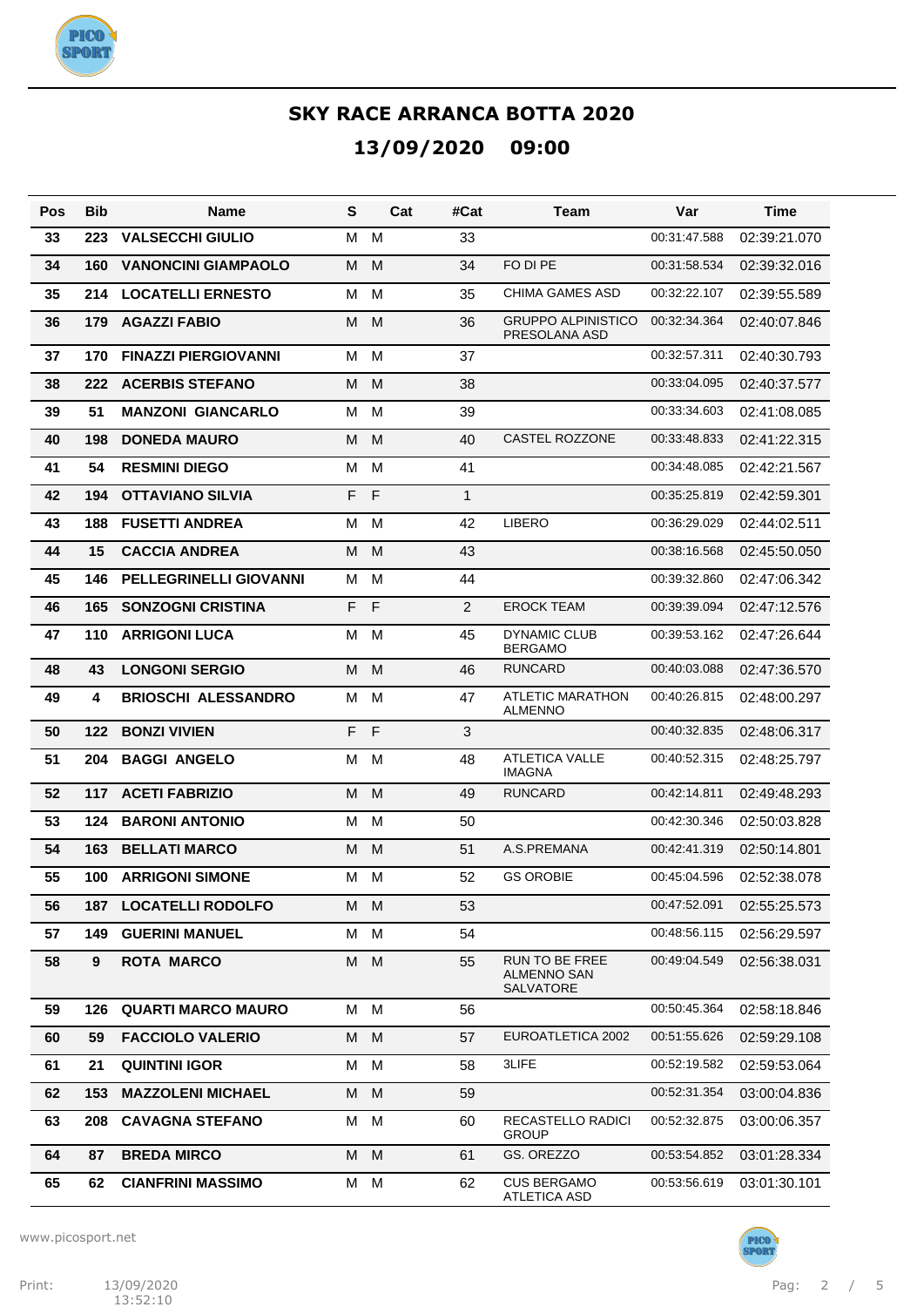

| Pos | <b>Bib</b> | Name                        | S       | Cat          | #Cat           | <b>Team</b>                           | Var          | <b>Time</b>  |
|-----|------------|-----------------------------|---------|--------------|----------------|---------------------------------------|--------------|--------------|
| 66  | 150        | <b>ARRIGONI GIULIANA</b>    | F       | $\mathsf{F}$ | 4              | <b>SERIM</b>                          | 00:54:52.634 | 03:02:26.116 |
| 67  | 41         | <b>CAVALLERI GIOVANNI</b>   | M       | M            | 63             | ATLETICA COLOGNO                      | 00:55:04.143 | 03:02:37.625 |
| 68  | 8          | <b>POZZI BARBARA</b>        | F       | $\mathsf F$  | 5              | <b>ATLETICA PRESEZZO</b>              | 00:55:08.371 | 03:02:41.853 |
| 69  | 137        | <b>PELLEGRINELLI FABIO</b>  | M       | M            | 64             |                                       | 00:56:32.863 | 03:04:06.345 |
| 70  | 209        | <b>DONEDA MIRCO</b>         | M       | M            | 65             | <b>ATLETICA CASTEL</b><br>ROZZONE     | 00:57:32.072 | 03:05:05.554 |
| 71  | 159        | <b>GNECCHI ANDREA</b>       | M       | M            | 66             |                                       | 00:58:08.870 | 03:05:42.352 |
| 72  | 132        | <b>GALLIANI GABRIELE</b>    | M       | M            | 67             | <b>FODIPE</b>                         | 00:58:09.847 | 03:05:43.329 |
| 73  | 202        | <b>MOIOLI ALBERTO</b>       | M       | M            | 68             | <b>LIBERO</b>                         | 00:58:15.893 | 03:05:49.375 |
| 74  | 200        | <b>DIAMANTI ALESSANDRO</b>  | м       | M            | 69             | LA RECASTELLO                         | 00:58:28.391 | 03:06:01.873 |
| 75  | 216        | <b>COLOMBO SERGIO</b>       | M       | M            | 70             |                                       | 01:00:23.161 | 03:07:56.643 |
| 76  | 61         | <b>SANTINI GIACOMO</b>      | M       | M            | 71             |                                       | 01:00:54.912 | 03:08:28.394 |
| 77  | 116        | <b>D'IZZIA EMANUELE</b>     | M       | M            | 72             |                                       | 01:01:35.897 | 03:09:09.379 |
| 78  | 98         | <b>GOTTI MARCO</b>          | M       | M            | 73             |                                       | 01:01:49.150 | 03:09:22.632 |
| 79  | 22         | <b>ALDEGANI MATTEO</b>      | M       | M            | 74             | <b>NON AFFILIATO</b>                  | 01:03:22.637 | 03:10:56.119 |
| 80  | 121        | <b>GAMBIRASIO ALBERTO</b>   | M       | M            | 75             | RUNNERS BERGAMO                       | 01:03:35.890 | 03:11:09.372 |
| 81  | 76         | <b>GERMOZZI CRISTINA</b>    | F       | $\mathsf F$  | 6              | VAM MOGGIO                            | 01:03:40.403 | 03:11:13.885 |
| 82  | 91         | <b>GOTTI LUCA</b>           | M       | M            | 76             |                                       | 01:04:24.418 | 03:11:57.900 |
| 83  | 115        | <b>AGOSTA EROS</b>          | M       | M            | 77             | RUNNERS BERGAMO                       | 01:05:42.404 | 03:13:15.886 |
| 84  | 114        | <b>RIVA IPPOLITA</b>        | F       | $\mathsf{F}$ | $\overline{7}$ | RUNNERS BERGAMO                       | 01:05:43.075 | 03:13:16.557 |
| 85  | 135        | <b>NACOTI MIRCO</b>         | M       | M            | 78             |                                       | 01:06:11.147 | 03:13:44.629 |
| 86  | 169        | <b>PELLA LILIANA</b>        | F       | F            | 8              | FO DI PE                              | 01:06:19.141 | 03:13:52.623 |
| 87  | 79         | <b>MANGILI STEFANO</b>      | м       | M            | 79             |                                       | 01:06:29.654 | 03:14:03.136 |
| 88  | 206        | <b>FERRANDI DARIO</b>       | м       | M            | 80             |                                       | 01:07:01.888 | 03:14:35.370 |
| 89  | 196        | <b>ZANA ROBERTO</b>         | м       | м            | 81             |                                       | 01:07:10.896 | 03:14:44.378 |
| 90  | 180        | <b>PROMETTI ANDREA</b>      | M M     |              | 82             |                                       | 01:07:35.697 | 03:15:09.179 |
| 91  | 12         | <b>DEROSA VINCENZO</b>      | М       | M            | 83             | ATLETICA MARATHON<br><b>ALMENNO</b>   | 01:08:37.160 | 03:16:10.642 |
| 92  | 56         | <b>MODICA GIUSEPPE</b>      | M       | M            | 84             | <b>GS ZELOFORAMAGNO</b>               | 01:08:54.163 | 03:16:27.645 |
| 93  | 181        | <b>PREDA LUCIANO</b>        | М       | M            | 85             | FO DI PE                              | 01:09:37.904 | 03:17:11.386 |
| 94  | 220        | <b>TODARO MASSIMILIANO</b>  | М       | M            | 86             |                                       | 01:10:23.392 | 03:17:56.874 |
| 95  | 111        | <b>PAGANI MICHELANGELO</b>  | М       | M            | 87             |                                       | 01:10:25.529 | 03:17:59.011 |
| 96  | 6          | <b>PESENTI ROBERTA</b>      | F F     |              | 9              | RUNNER BERGAMO                        | 01:10:37.272 | 03:18:10.754 |
| 97  | 118        | <b>GASPARI SARA ANNA</b>    | $F$ $F$ |              | 10             | <b>CLUB PANTERA ROSA</b>              | 01:11:20.403 | 03:18:53.885 |
| 98  | 108        | <b>LOCATELLI ALESSANDRO</b> | M       | M            | 88             | <b>GSO BOTTA</b>                      | 01:11:28.906 | 03:19:02.388 |
| 99  | 191        | <b>RUSSO MASSIMO</b>        | М       | M            | 89             | <b>DAINI CARATE</b><br><b>BRIANZA</b> | 01:11:32.184 | 03:19:05.666 |

www.picosport.net



PICO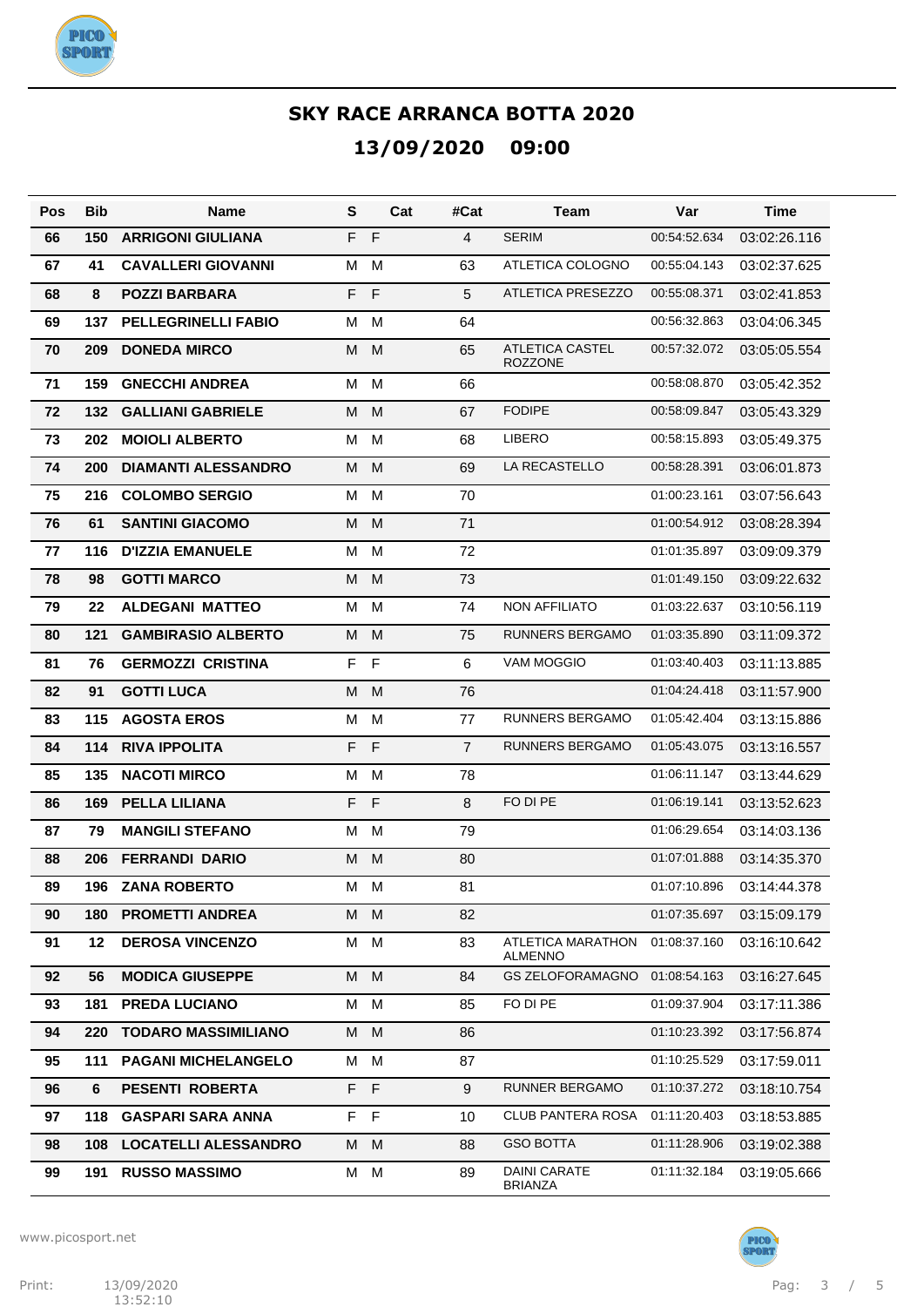

| Pos | <b>Bib</b> | Name                           | S       | Cat          | #Cat | Team                                      | Var          | Time         |
|-----|------------|--------------------------------|---------|--------------|------|-------------------------------------------|--------------|--------------|
| 100 | 213        | <b>FALGARI EROS FEDERICO</b>   | M       | M            | 90   |                                           | 01:12:34.672 | 03:20:08.154 |
| 101 | 94         | <b>BACUZZI EMANUELE</b>        | M       | М            | 91   | <b>FOOTBALL CLUB</b><br><b>SORISOLE</b>   | 01:12:35.679 | 03:20:09.161 |
| 102 | 46         | SOTTOCORNOLA CLAUDIA           | F       | F            | 11   | 3LIFE                                     | 01:13:05.160 | 03:20:38.642 |
| 103 | 172        | <b>BUGINI STEFANIA</b>         | F       | $\mathsf{F}$ | 12   | <b>G.S.AVIS TREVIGLIO</b>                 | 01:13:09.657 | 03:20:43.139 |
| 104 | 17         | <b>RIZZI ORNELLA</b>           | F       | F            | 13   | <b>RUNNERS BERGAMO</b>                    | 01:13:20.241 | 03:20:53.723 |
| 105 | 134        | <b>CARRARA VIRGILIO</b>        | м       | M            | 92   |                                           | 01:13:22.152 | 03:20:55.634 |
| 106 | 113        | <b>FESTA FILIPPO</b>           | м       | M            | 93   | <b>PANTERE ROSA</b>                       | 01:13:40.169 | 03:21:13.651 |
| 107 | 197        | <b>GOTTI MATTEO</b>            | м       | M            | 94   | <b>RUNNERS BERGAMO</b>                    | 01:13:51.655 | 03:21:25.137 |
| 108 | 55         | <b>ANGELINI MARTINA</b>        | F       | F            | 14   | <b>ASD RUNNERS</b><br><b>BERGAMO</b>      | 01:15:18.215 | 03:22:51.697 |
| 109 | 175        | <b>REGAZZI LUCA</b>            | M       | M            | 95   | <b>RUNNERS BERGAMO</b>                    | 01:15:23.402 | 03:22:56.884 |
| 110 | 224        | <b>CELORIA CRISTIAN</b>        | M       | M            | 96   | <b>RUNNERS BERGAMO</b>                    | 01:15:48.905 | 03:23:22.387 |
| 111 | 166        | <b>CORTINOVIS OSCAR</b>        | M       | M            | 97   | FO DI PE                                  | 01:16:53.441 | 03:24:26.923 |
| 112 | 50         | <b>MAZZOLENI STEFANO</b>       | M       | M            | 98   |                                           | 01:18:56.425 | 03:26:29.907 |
| 113 | 69         | <b>PALMIERI ANTONIO</b>        | M       | M            | 99   | <b>EURO ATLETICA 2002</b>                 | 01:19:06.661 | 03:26:40.143 |
| 114 | 148        | <b>MATTAVELLI ALESSANDRO</b>   | M       | M            | 100  |                                           | 01:19:17.155 | 03:26:50.637 |
| 115 | 210        | <b>POMA PIERO LUIGI</b>        | M       | М            | 101  | E ROCK TEAM                               | 01:19:43.657 | 03:27:17.139 |
| 116 | 162        | LOZZA MIRIAM                   | F       | F            | 15   | FO DI PE                                  | 01:20:12.368 | 03:27:45.850 |
| 117 | 27         | <b>TESTORI ROMEO</b>           | M       | M            | 102  | <b>LIBERO</b>                             | 01:20:34.223 | 03:28:07.705 |
| 118 | 16         | <b>VALCESCHINI STEFANO</b>     | M       | M            | 103  | ATLETICA MARATHON<br><b>ALMENNO</b>       | 01:21:56.126 | 03:29:29.608 |
| 119 | 63         | PIAZZALUNGA MANUEL             | M       | M            | 104  |                                           | 01:22:54.155 | 03:30:27.637 |
| 120 | 155        | <b>BALINI LUCA</b>             | M       | M            | 105  |                                           | 01:24:47.082 | 03:32:20.564 |
| 121 | 101        | <b>DE LIA PAOLO</b>            | M       | м            | 106  | GAP                                       | 01:28:40.928 | 03:36:14.410 |
| 122 | 195        | <b>DI GALBO GIOVANNI</b>       | M       | M            | 107  | <b>ASSICURAZIONE</b><br>TRINACRIA PALERMO | 01:29:10.684 | 03:36:44.166 |
| 123 |            | <b>142 FRATUS ROSARIO</b>      |         | M M          | 108  | <b>RUNNERS BERGAMO</b>                    | 01:30:02.160 | 03:37:35.642 |
| 124 | 173        | <b>GHISLENI MAURO</b>          | М       | M            | 109  | RUNNERS BERGAMO                           | 01:30:02.313 | 03:37:35.795 |
| 125 | 141        | <b>COMI GIUSEPPE</b>           | м       | М            | 110  | RUNNERS BERGAMO                           | 01:30:10.820 | 03:37:44.302 |
| 126 | 80         | <b>CERUTI LUCA</b>             | М       | M            | 111  |                                           | 01:30:49.405 | 03:38:22.887 |
| 127 | 52         | <b>TEDOLDI MAURO</b>           | м       | М            | 112  | <b>CAMISANO RUNNING</b>                   | 01:34:28.687 | 03:42:02.169 |
| 128 | 81         | <b>BAIGUINI ANDREA</b>         | M       | M            | 113  | <b>ATLETICA PARATICO</b><br>A.S.D.        | 01:38:53.191 | 03:46:26.673 |
| 129 | 71         | <b>AMADIO FRANCESCA</b>        | $F$ $F$ |              | 16   | <b>NEW ATLETIC</b><br><b>SULZANO</b>      | 01:38:53.434 | 03:46:26.916 |
| 130 | 44         | <b>GHILARDI ANNA</b>           | $F$ $F$ |              | 17   | RUNNERS BERGAMO                           | 01:43:33.215 | 03:51:06.697 |
| 131 | 189        | <b>MORLACCHI ROBERTO</b>       | M       | М            | 114  |                                           | 01:44:27.203 | 03:52:00.685 |
| 132 | 182        | <b>VENTRE CARMELO</b>          | M       | M            | 115  |                                           | 01:47:57.630 | 03:55:31.112 |
| 133 | 221        | <b>ARNOLDI SEVERO GIUSEPPE</b> | М       | М            | 116  |                                           | 01:48:37.685 | 03:56:11.167 |

www.picosport.net



PICO<sup>:</sup><br>SPORT